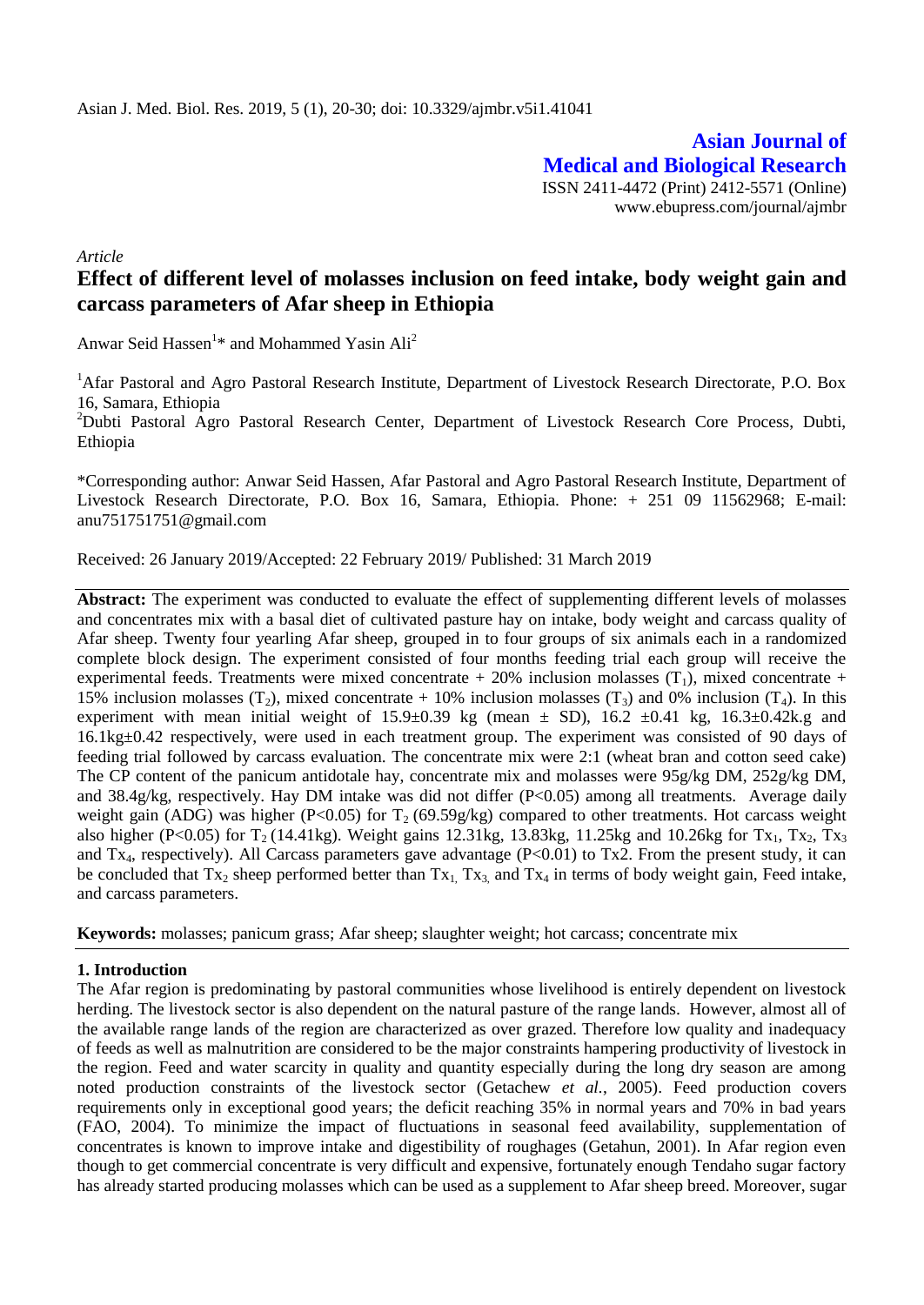cane is being cultivated in the area by agro-pastoralist as a partner of out grower; this will result to high availability of molasses in the area that can be used as feed to livestock. However, how to feed molasses to the animals and how much they should be offered need a deep study. Therefore, the objective of this study is to determine how much molasses should be offered to animals without compromising weight loss and any health problems. The Afar sheep formerly referred to as Adal sheep in literature, is a fat-tailed sheep. This breed manifests a tail attribute somewhat intermediate between the true fat-tailed and fat-rumped types of sheep, which may be the result of interbreeding between those sheep populations. It is a small-sized breed with mature weight ranging 30–35 kilograms (kg) (Tesfaye *et al.*, 2008). This breed is hardy and tolerates periods of drought relatively well as the breed evolved under harsh environmental conditions. The Afar sheep have small ears and usually have a dewlap and thick layers of fat on the brisket. The fat tail has a wide base and reaches below the hocks. Hair is short and coarse, the predominant color being solid blond with other colors ranging from shaded white to light brown. Molasses can reduce the dusty powdery nature of some finely ground feeds. In this role, it makes a feed mixture more palatable and edible to livestock. Molasses can be added to replace missing sugar and trace minerals and help with fermentation in cases of low quality forages especially with low sugar levels. Supplementing poor quality hay with molasses will increase feed intake and improve palatability. Microbes in the rumen break down the sugars in molasses rapidly, which extensively causes a rapid release of energy that makes molasses very useful for balancing other feeds in the dairy diet all year round. Therefore, this experiment was conducted with the objective to assess the comparative feeding value of molasses as energy sources, to promote molasses as energy feed sources for growing of Afar sheep and to assess the economic benefit of molasses as a source of feed for Afar sheep.

#### **2. Materials and Methods**

# **2.1. Description of the experimental area**

The Experiment was conducted at Dubti Pastoral and Agro Pastoral Research Center (DPARC) (Figure 1). Which is located at 12 km from Samara, the capital city of the Afar National Regional State. The site is located between latitude 11<sup>0</sup> 27' North; longitude 41<sup>0</sup> 20' East and an altitude of 382 meter above sea level. The mean annual rainfall and temperature of the area is 400 mm and 34.1 °C, respectively. Pastoral and agro-pastoral system of livestock production is the dominant agricultural activity of the community.



**Figure 1. Dubti Pastoral and Agro Pastoral Research Center.**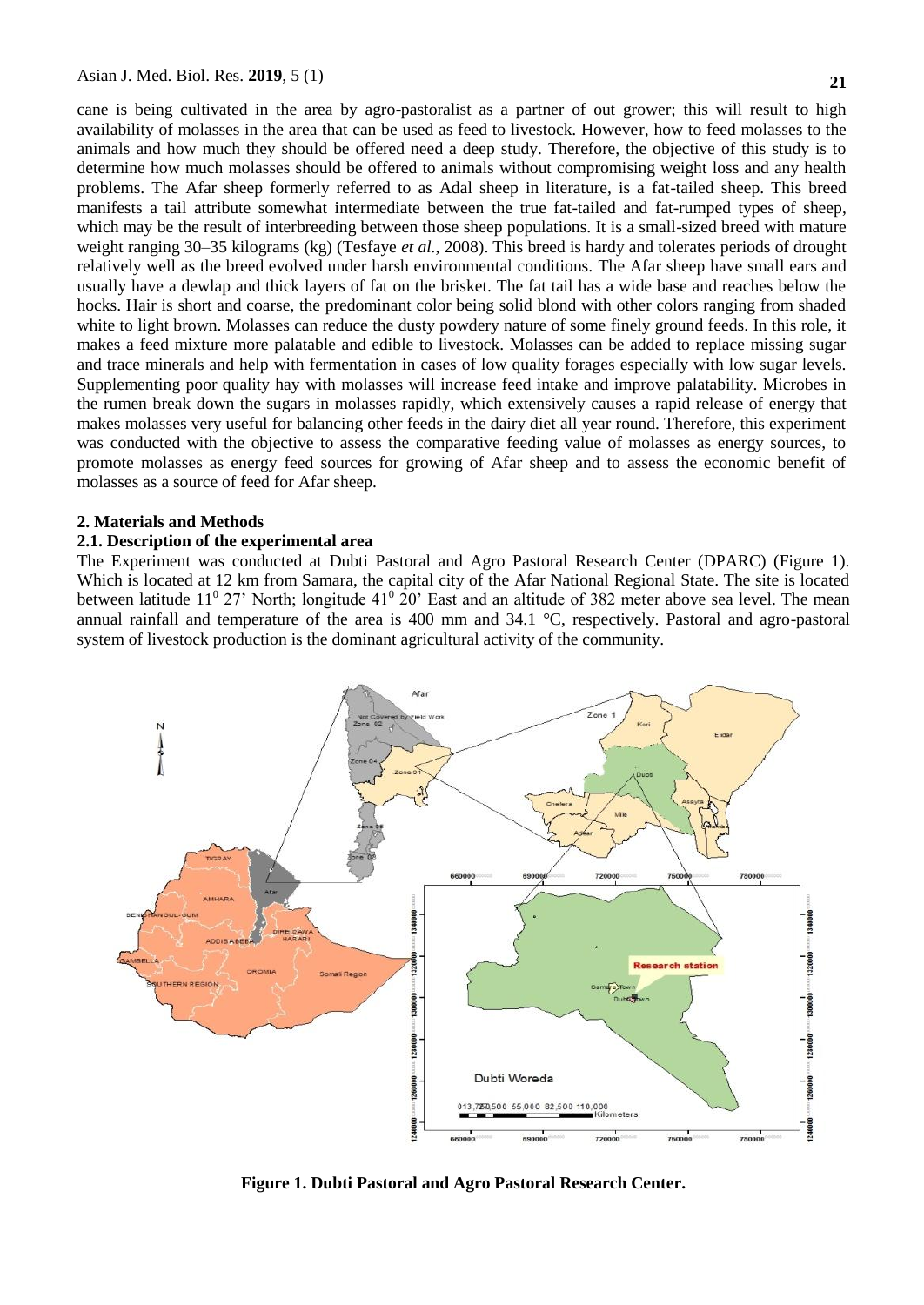### **2.2. Measurements and analyses**

#### **2.2.1. Experimental animal and management**

Twenty-four yearling intact Afar sheep with average mean initial live weight of  $16.25 \pm 1.25$  kg (mean  $\pm$  SD) were used in the experiment. The sheep were housed in individual pens. All animals had free access to water and mineral salt block. Animals were quarantined for 3 weeks, and during this period, they were vaccinated to common disease in the area, dewormed and treated against external parasites. The animals were adapted to the experimental conditions and feeds for 15 days thereafter, which was followed by 90 days feeding trial and carcass evaluation conducted at the end of the experiment.

#### **2.2.2. Experimental design and treatments**

A randomized complete block design (RCBD) was used for the experiment. At the end of the quarantine period, animals were blocked into four blocks of six animals based on initial live weight, and animals within a block were randomly assigned to one of the four treatments. Treatments were mixed concentrate (wheat bran and Noug seed cake) + 20% inclusion molasses  $(T_1)$ , mixed concentrate (wheat bran and Noug seed cake) + 15% inclusion molasses (T<sub>2</sub>), mixed concentrate (wheat bran and Noug seed cake) + 10% inclusion molasses (T<sub>3</sub>) and (wheat bran and Noug seed cake) + 0% inclusion of molasses  $(T_4)$ . Supplements were offered twice a day at 8:00 and 16:00 h in two equal portions. The supplement was given at 300g DM/head/day. Water and mineralized salt block were available free of choice. Hay and mixed concentrate refusals were collected, weighed, and discarded before the morning meal. Roughage will be made available to the animals *ad libitum.*

#### **2.2.3. Chemical analysis**

The samples of Wheat bran, Noug seed cake, Molasses and Panicum grass hay and refusals were analyzed for DM, OM, Ash, CP, NDF, ADF and ADL. Samples of feed offered and refusals were ground to pass 1 mm mesh screen size for determination of DM, ash and CP analyzed according to AOAC (1990). The DM, OM, CP and ash were determined according to AOAC (2005). CP content was measured by the Kjeldahl method as N\*6.25. The content of NDF, ADL and ADF was determined according to Van Soest and Robertson (1985).

#### **2.2.4. Feed intake and digestibility**

The amount of daily feed offers and refusals per head were recorded daily to determine daily feed intake. Grab samples feed were taken sometime in the middle of each week, and composite samples, one for each feed type, were formed for the entire feeding trial for chemical analysis. Daily feed intake of individual animal was calculated as following: Feed intake  $(g)$  = Amount of feed offered  $(g)$  – Amount of feed refused  $(g)$ . The metabolize energy (ME) intake of experimental animals were estimated from its digestible organic matter intake (DOMI) by using the formula, ME (MJ/kg DM) = DOMI  $\times$  0.0157, Where, DOMI = g digestible OM/ kg DM (Solomon *et al*., 2004). The digestibility trial was conducted after 90 days of experimental feed. It was comprised of three-five days period for animals to adapt to carrying of the fecal collecting bags followed by a seven day feces collection period. Feces was collected and weighted every morning for each animal before giving of feed or water. The daily collected feces from each animal was weighed mixed thoroughly and 20% was sampled and kept in airtight plastic containers and stored at -20 $\rm{^0C}$  up to the completion of the digestibility trial. At the end of the digestibility trial the fecal sample was thawed, thoroughly mixed and sub samples were taken, weighed and partially dried at  $60^{\circ}$ C for 72 hours. The partially dried feces were ground to pass a 1 mm sieve, stored in plastic bags pending chemical analysis. Apparent digestibility percentage of DM, CP, Ash, NDF, ADF and ADL was determined using the following formula (McDonald *et al*., 2002).

$$
Nutrient digestibility = \frac{Nutrient\ intake - Nutrient\ exact\ or\ facet\ 100}{Nutrient\ intake}
$$

#### **2.2.5. Live weight gain**

Live weight of the animals was measured every 14 day afterwards, after overnight fasting. Average daily weight (BW) gain was calculated as the difference between the final and initial BW divided by the number of feeding days. Mean daily body weight change was calculated as;

ADG  $(kg/d) = \frac{Final \text{ body weight}(Kg) - Initial \text{ live weight}(Kg)}{}$ No. of feeding days

# **2.2.6. Feed conversion efficiency**

Feed conversion efficiency is used to know how efficient the sheep are converting the feed into meat. It was measured using the formula suggested by Gülten *et al.* (2000).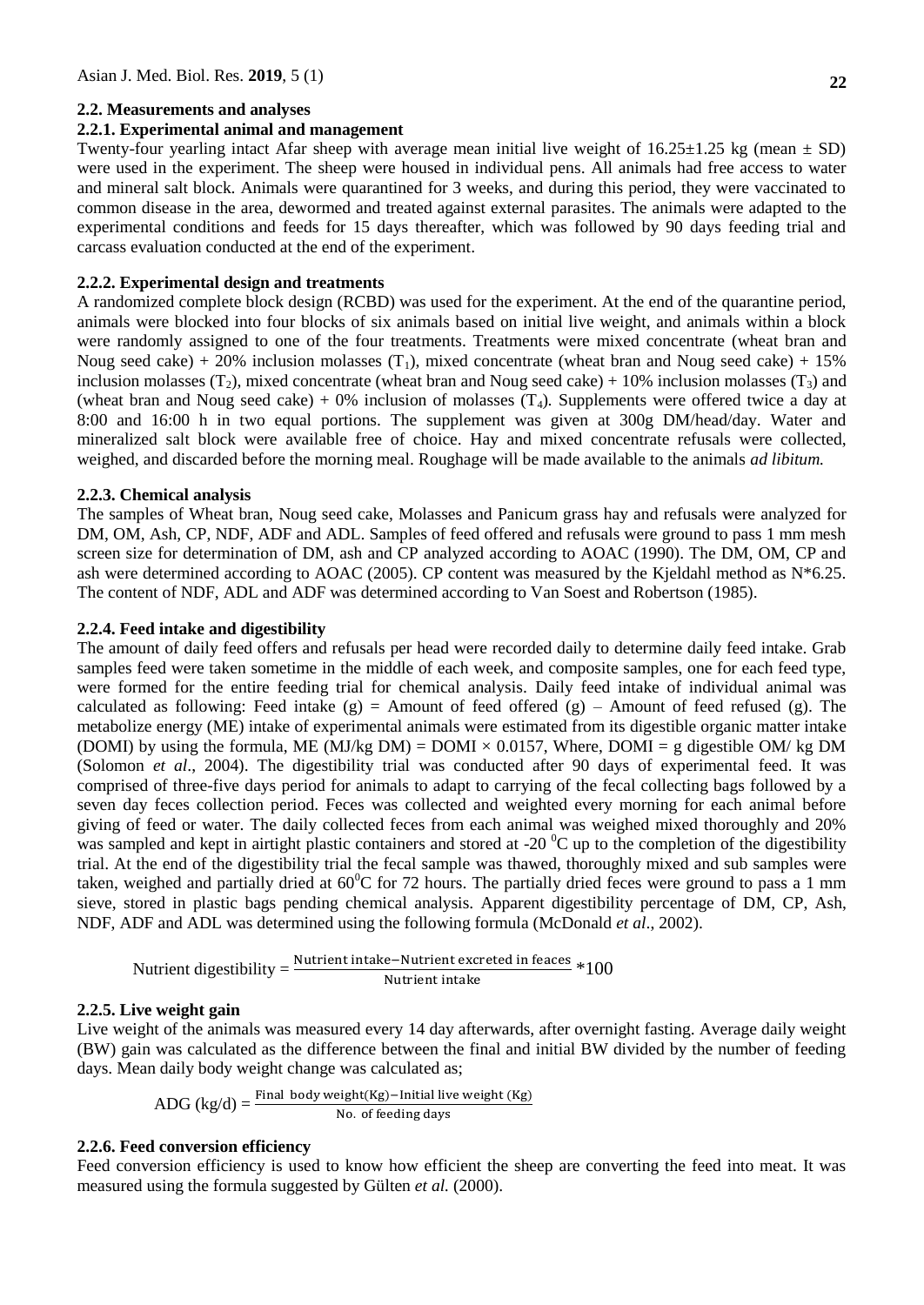Feed conversion efficiency  $=$   $\frac{\text{Average daily live weight gain (g)}}{\text{Average daily feed intake (g)}}$ 

#### **2.2.7. Carcass parameters**

At the end of experiment, five experimental sheep from each treatment were slaughtered after overnight fasting. Weight of edible and non-edible non-carcass component yield were determined. Empty body weight and hot carcass weight of each animal were determined accordingly. Dressing percentage was calculated as proportion of hot carcass weight to slaughter and empty body weights.

Dressing percentage based on SW =  $\left(\frac{\text{Hot carcass weight(Kg)}}{\text{Slaughter weight(Kg)}}\right) \times 100$ 

#### **2.2.8. Partial budget analysis**

The partial budget analysis was taken to determine cost benefit (profitability) analysis supplementation of different proportions of concentrate mix, molasses and panicum antidotale grasses in feed of Afar sheep. The variable costs were calculated from supplementary feed and basal feed costs and medication which are supplied for each experimental sheep treatment costs. The partial budget analysis was calculated from the variable costs and benefits. At the end of the experiment, the selling price of each experimental sheep was estimated by three experienced local sheep dealers and the average of those three estimation price was taken. The variable costs were calculated from supplementary feed and basal feed costs which are supplied for each experimental sheep treatment costs. The total returns (TR) were determined by calculating the difference between the estimated selling prices and purchasing price of experimental sheep. Net return (NR) was calculated as;

$$
NR = TR - TVC
$$

The change in net return (ΔNR) was calculated as the difference between change in total return (ΔTR) and the change in total variable costs (ΔTVC).

$$
\Delta NR = \Delta TR - \Delta TVC
$$

### **2.2.9. Statistical analysis**

Data were analyzed using analysis of variance (ANOVA) following the general linear model procedure of SAS (SAS 2002). Treatment means were separated by least significant difference (LSD) test. The model used for data analysis was;  $Yij = \mu + Ti + Bj + eij$ , where  $Yij$  = the response variable (the observation in jth block and ith treatment),  $\mu$  = the overall mean,  $Ti$  = the treatment effect,  $Bj$  = the block effect and *eij* = the random error.

#### **3. Results and Discussion**

## **3.1. Chemical composition of the treatment feeds**

The nutritional value of cane molasses in this study was found a high nitrogen source of feed in a feeding trail experiment of afar sheep. Nitrogen balance and the apparent intake of dry matter, organic matter in a mixed concentrate control diet was no apparent difference (P>0.05) at 10% 15% or 20% inclusion molasses dry matter on a mixed concentrate ration. While the digestibility of crude protein and nitrogen-free extract was (P<0.05) significantly increased by molasses, because it provides a certain amount of non-protein, non-sugars which have nutrient value can increased the crude protein content of the rations. There was a positive linear relationship between crude protein and digestible protein as a percentage of the dry matter. Although the apparent digestibility of dry matter, organic matter and gross energy was not affected by increasing level of molasses, the concentration of ammonia in the rumen was increased by high nitrogen intake. This result is in line with Karalazos and Swan (1977) reported no significant differences in digestibility when condensed molasses solution was included up to 20% on a DM basis in the diets of sheep. While the digestibility of nitrogen-free extract was depressed by the inclusion of molasses Chen *et al.* (1981). Supplementing poor quality hay with molasses will increase feed intake and improve palatability Because, microbes in the rumen break down the sugars in molasses rapidly, this extensively causes a rapid release of energy that makes molasses very useful for balancing other feeds in the sheep fattening. The chemical composition of the basal diet and the treatment feeds (Concentrate mix and molasses) is presented in Table 1. As indicated in the table the CP content of grass (panicum antidotale) hay, Concentrate mix and molasses was 95, 252, 38.4 g/kg DM, respectively. In the table shown the CP g/kg, DM g/kg, and OM g/kg, content of the concentrate mix was found to be higher than all the feed materials used in the experiment.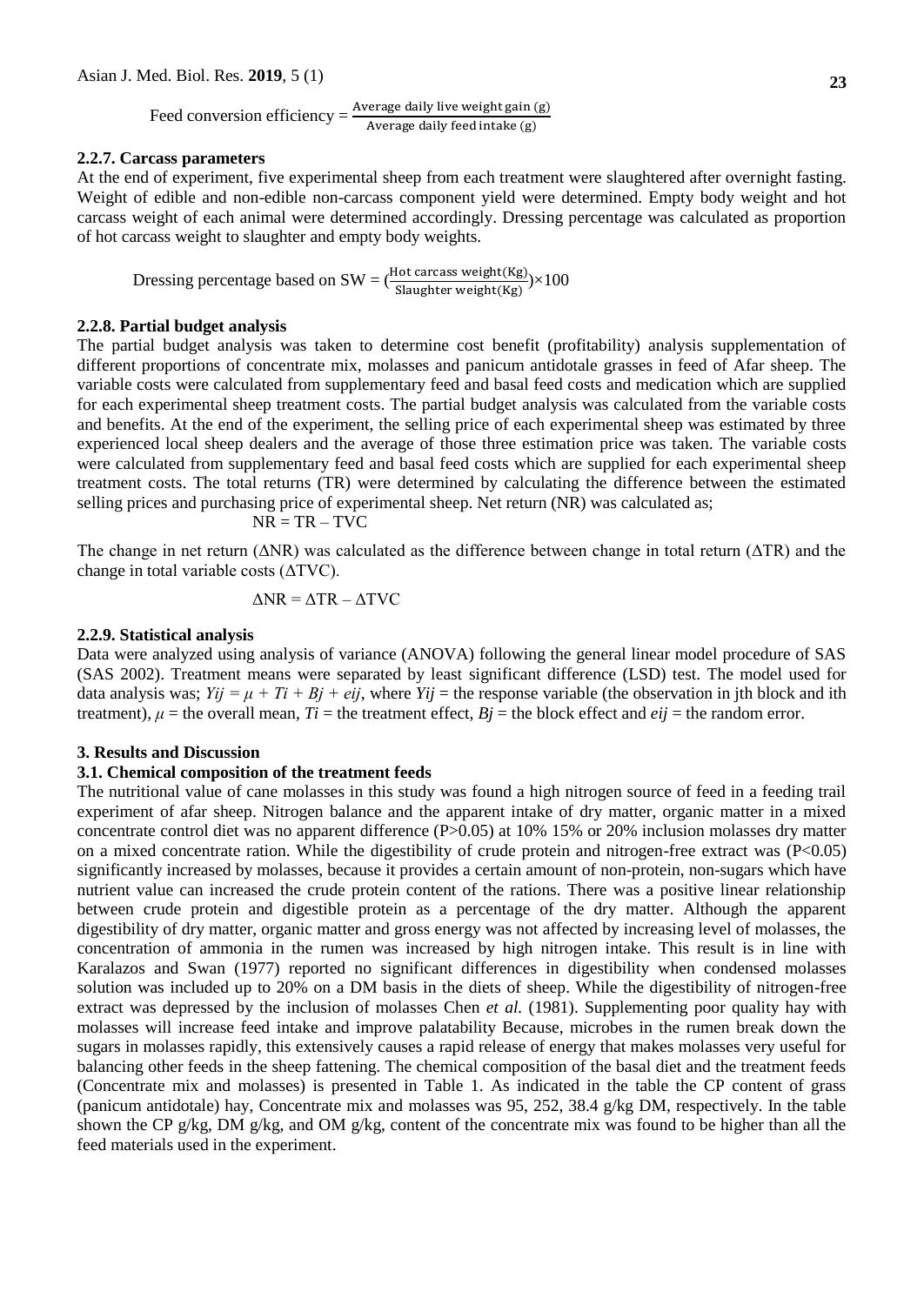| <b>Chemical Composition</b> | Feeds |                 |                 |  |  |  |
|-----------------------------|-------|-----------------|-----------------|--|--|--|
|                             | Hav   | <b>Molasses</b> | Concentrate mix |  |  |  |
| DM(g/kg)                    | 916   | 724.5           | 938             |  |  |  |
| OM(g/kg DM)                 | 901   | 812.14          | 921             |  |  |  |
| $CP$ (g/kg DM)              | 95    | 38.42           | 252             |  |  |  |
| $NDF$ (g/kg DM)             | 600   |                 | 377             |  |  |  |
| ADF(g/kg DM)                | 402   |                 | 205             |  |  |  |
| $ADL$ (g/kg $DM$ )          | 50    |                 | 75              |  |  |  |
| Hemicelluloses $(g/kg DM)$  | 198   |                 | 172             |  |  |  |
| Cellulose $(g/kg DM)$       | 352   |                 | 130             |  |  |  |

**Table 1. Chemical composition of treatment feed ingredients.**

DM: dry matter; OM: organic matter; CP: crude protein; NDF: neutral detergent fiber; ADF: acid detergent fiber; ADL: acid detergent lignin;

#### **3.2. Feed intake**

The mean values of daily DM and nutrient intake of Afar sheep fed on supplementing different levels of molasses inclusion on concentrates mix with a basal diet of cultivated pasture (Panicum antidotale hay are presented in Table 2. Feed intake is a function of metabolic requirements and has been related to metabolic body weight (Van Soest, 1994). As the result shows, The dry matter intake (DMI), organic matter intake (OMI), digestible organic matter intake (DOMI), and total dry matter intake (TDMI), did not differ (*P* >0.05) between treatments. While the 0% inclusion of molasses treatment tended to have the lowest intake. These results were in agreement with Karalazos and Swan (1977) and Chen *et al.* (1981) who also reported no significant differences in dry matter intake or organic matter intake when including condensed molasses solution at levels of up to 20% on a DM basis in concentrate diets fed to sheep. Similarly, Potter *et al.* (1985) who stated that no significant differences in dry matter intake when including sugarcane condensed molasses solution up to levels of 15% on a DM basis to replace corn and/or soybean in a diet fed to cattle. Significant (P<0.05) difference in NDF and ADF intake was observed among treatments. It was observed that the NDF and ADF intake was higher (P<0.05) for sheep in T2 and T1 than sheep in T3, and T4. The result shows that  $439.7g/day$ ,  $258.9$  g/day and  $429.4$  g/day, 242.8 g/day for T2 and T1 NDF and ADF respectively. The observed comparable NDF and ADF intake among the treatments may justify that, the inclusion of molasses at 15% and 20% in the diet could be a good supplement instead of conventional concentrates mixture (WB and NSC). In contrast to this trial, restricted inclusion of molasses in the diet increases Hay dry matter intake (HDMI), crude protein intake and crude fiber intake, the reason stated that, supplementing hay with molasses will increase feed intake and improve palatability, microbes in the rumen break down the sugars in molasses rapidly, which extensively causes a rapid release of energy. Dry matter intake as percentage of body weight in the present study was within the range 3.58-3.8%. Total dry matter intake of sheep showed almost similar trend throughout the experimental period.

| Intake $(g/d)$                             | 20% Molasses       | 15% Molasses        | 10% Molasses        | 0% Molasses        | <b>SEM</b> |
|--------------------------------------------|--------------------|---------------------|---------------------|--------------------|------------|
| Hay DM intake                              | $432.8^{\circ}$    | $433.5^{\circ}$     | $428.6^a$           | $421.06^a$         | 1.31       |
| Supp. DM intake                            | $354.12^a$         | $353.11^a$          | $351.25^a$          | $349.5^{\text{a}}$ | 0.19       |
| Tot. DM intake                             | $786.92^a$         | 784.61 <sup>a</sup> | $779.85^{\text{a}}$ | $770.56^a$         | 1.32       |
| Tot. DM intake (% BW)                      | 3.58 <sup>a</sup>  | 3.79 <sup>a</sup>   | 3.49 <sup>a</sup>   | 3.8 <sup>a</sup>   | 0.95       |
| <b>DOMI</b>                                | 36                 | 37                  | 35                  | 38                 | 1.33       |
| OM intake                                  | $715.2^{ab}$       | $721.7^{ab}$        | $701.3^{ab}$        | $712.3^{ab}$       | 1.47       |
| CP intake                                  | $185.2^{\circ}$    | $187.2^{\rm a}$     | $182.2^a$           | $181.1^a$          | 1.21       |
| NDF intake                                 | $429.4^{b}$        | $439.7^{ab}$        | $394.3^{\circ}$     | $381.1^a$          | 0.98       |
| ADF intake                                 | $242.8^{ab}$       | $258.9^{ab}$        | $226.3^a$           | $223.6^{\circ}$    | 0.99       |
| Nutrient intake during digestibility trial | $797.5^{\text{a}}$ | 798.4 <sup>a</sup>  | 796.9 <sup>a</sup>  | $795.1^{\circ}$    | 1.24       |
| $(g/d)$ DM in take                         |                    |                     |                     |                    |            |
| OM in take                                 | 706.2 <sup>b</sup> | $715.3^{b}$         | 690.7 $^{\rm b}$    | $701.6^b$          | 1.93       |
| CP intake                                  | $176.7^{\circ}$    | $188.6^\circ$       | $173.6^{\circ}$     | $182.9^{\circ}$    | 1.37       |
| NDF intake                                 | 453.8 <sup>b</sup> | $463.6^{\circ}$     | $415.4^{\circ}$     | $404.9^{\circ}$    | 0.89       |
| ADF intake                                 | $243.6^{\circ}$    | $263.5^{\circ}$     | $219.8^{b}$         | $210.1^b$          | 0.87       |

**Table 2. Daily dry matters and nutrients intake of Afar sheep feed different level of molasses inclusion in the diet.**

a,b,c Means within the same within a row not bearing a common superscript differ significantly ( $p$ <0.05); SEM: standard error mean; DM: dry matter; OM: organic matter; CP: crude protein; DOMI: digestible organic matter intake, NDF: neutral detergent fiber; ADF: acid detergent fiber;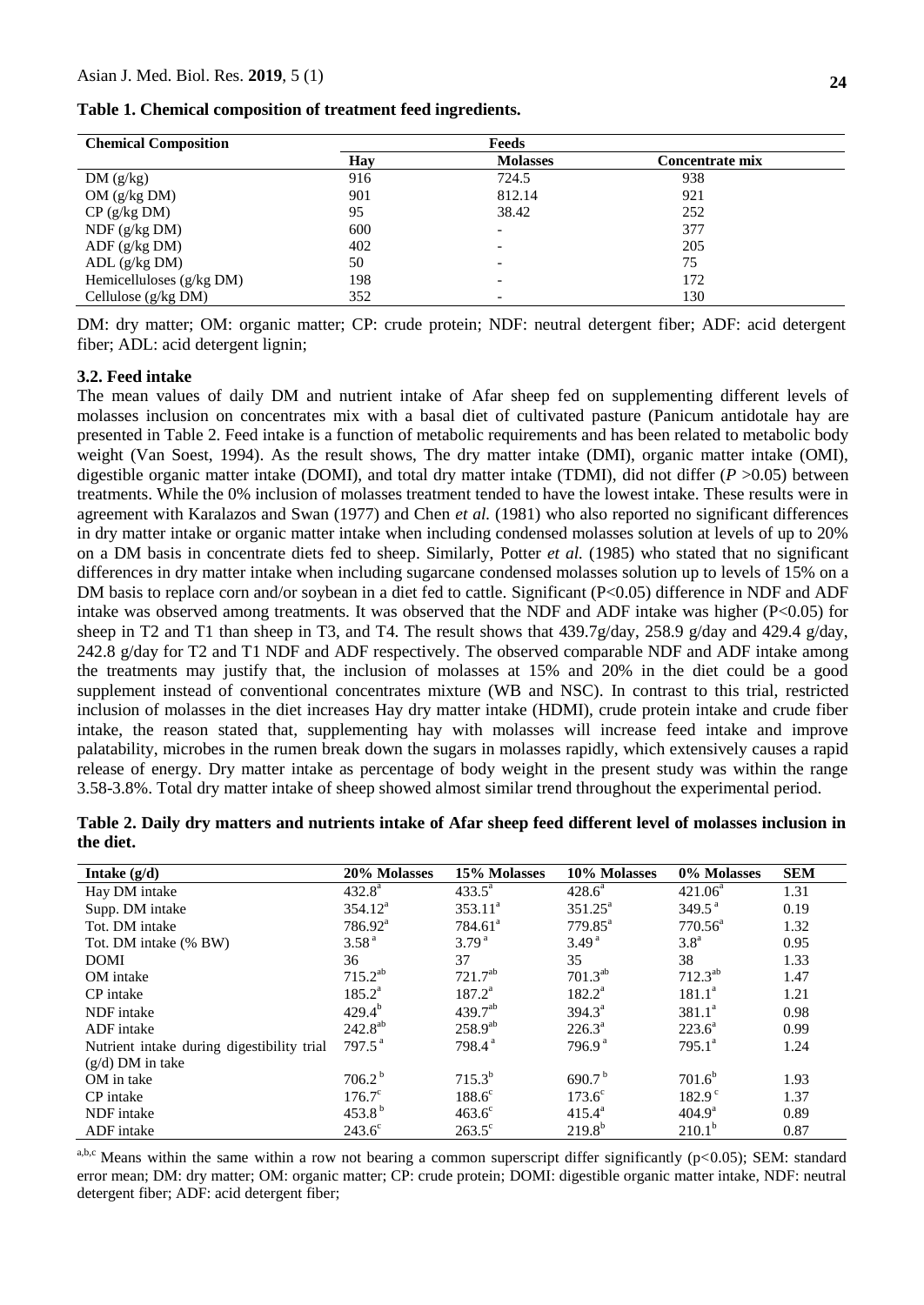# **3.3. Dry matter and nutrients digestibility**

The apparent DM and nutrients digestibility percentages of experimental feeds are shown in Table 3. The result showed that significant difference were observed in apparent DM, NDF and ADF digestibility among treatments (P<0.05). The 15% inclusion of molasses treatment had a higher (*P* <0.05) DM digestibility than the 20% inclusion of molasses treatment. The apparent OM digestibility of the 0% inclusion of molasses and 10% inclusion of molasses treatments differed (*P* <0.05) from the 15% and 20% inclusion of molasses treatment, with the 15% inclusion of molasses treatment having a higher (*P* <0.05) OM digestibility than the 0% inclusion of molasses and 10% inclusion of molasses treatments. Similarly the 15% and 20% inclusion of molasses treatment had a higher  $(P \le 0.05)$  NDF and ADF digestibility than the 10% and 0% inclusion of molasses treatments accordingly. The 0% inclusion of molasses and 10% inclusion of molasses diets have a higher NDF and ADF content. This could be a possible reason for the lower ( $P \le 0.05$ ) DM digestibility for the 10% inclusion of molasses and the lower ( $P < 0.05$ ) OM digestibility for the 0% inclusion of molasses and 10% inclusion of molasses treatments.

| <b>Parameters</b> | <b>Treatments</b> |                   |                   |                |            |  |  |
|-------------------|-------------------|-------------------|-------------------|----------------|------------|--|--|
|                   | $20\%$ (T1)       | $15\%$ (T2)       | $10\%$ (T3)       | $0\%$ (T4)     | <b>SEM</b> |  |  |
| DM digestibility  | 72.0 <sup>b</sup> | $76.1^{\circ}$    | $68.4^{\circ}$    | $65.7^{\circ}$ | 1.8        |  |  |
| OM digestibility  | $72.8^{b}$        | $76.3^{b}$        | $69.0^{\text{a}}$ | $67.6^{\circ}$ |            |  |  |
| CP digestibility  | $71.4^{\circ}$    | 71.9 <sup>c</sup> | $69.7^{b}$        | $69.4^{b}$     | 2.1        |  |  |
| NDF digestibility | $69.6^{ab}$       | $75.0^b$          | $65.8^{b}$        | $62.1^{b}$     | 0.8        |  |  |
| ADF digestibility | $68.1^{b}$        | $76.1^{ab}$       | $65.1^{\circ}$    | $63.6^{\circ}$ | 0.9        |  |  |

| Table 3. DM and nutrients digestibility percentages of experimental feeds. |  |  |
|----------------------------------------------------------------------------|--|--|
|----------------------------------------------------------------------------|--|--|

<sup>a, b, c</sup> Means within a row with different superscript differ significantly (P < 0.05)

# **3.4. Live weight gain**

Mean initial and final live weight, average daily gain (ADG) weight changes and feed conversion ratio (FCR) of the experimental sheep on the different treatment feeds are presented in Table 4. Initial body weight which has a direct effect on the final weights, as the result shows that, all the four treatments of the initial body weights are similar among the treatments. Final body weight, average daily gain and weight changes shows significant difference in  $(T2)$  15% molasses inclusion  $(P< 0.05)$  followed by  $(T1)$  20% molasses inclusion. This maybe as a result of the optimum quantity balanced ration with restricted inclusion of molasses fed were positively influenced the experimental treatments. The average daily gain for this trial was  $62.2g/day$ ; which is lower than Sheridan *et al*. (2003) in South Africa 0.281 kg/lamb/day. Similarly in South Africa, Gouws *et al.* (2016) reported a maximum ADG of 0.302 kg/lamb/day and a minimum ADG of 0.289 kg/lamb/day when lambs were fed a feedlot diet. There were differences (P <0.05) in body weight gained and average daily gains between the 15% molasses inclusion of treatment and the 0% molasses inclusion of treatment, with the 0% molasses inclusion of treatment having a lower  $(P < 0.05)$  bodyweight gain and average daily gain compared to the 15% molasses inclusion of treatment. Body weight gained and average daily gains of the 0% molasses inclusion of treatment did not differ  $(P > 0.05)$  from the 10% molasses inclusion of treatment. The body weight gained and average daily gains of the 15% molasses inclusion of treatment is higher  $(P \le 0.05)$  from the 0% molasses inclusion of treatment, 10% molasses inclusion of treatment and 20% molasses inclusion of treatment. The reason may be the more inclusion of molasses in diet there is an increase of competition for substrate of microbes in the rumen resulted in loss of feed. Based on the result, the restricted inclusion of molasses in the feed has a positive impact for body weight gain of sheep and could be used as energy source. The differences in daily BW gain and ADG between treatments in the present study might be the differences in daily DM, and CP intake as well as DM and CP digestibility between treatment groups.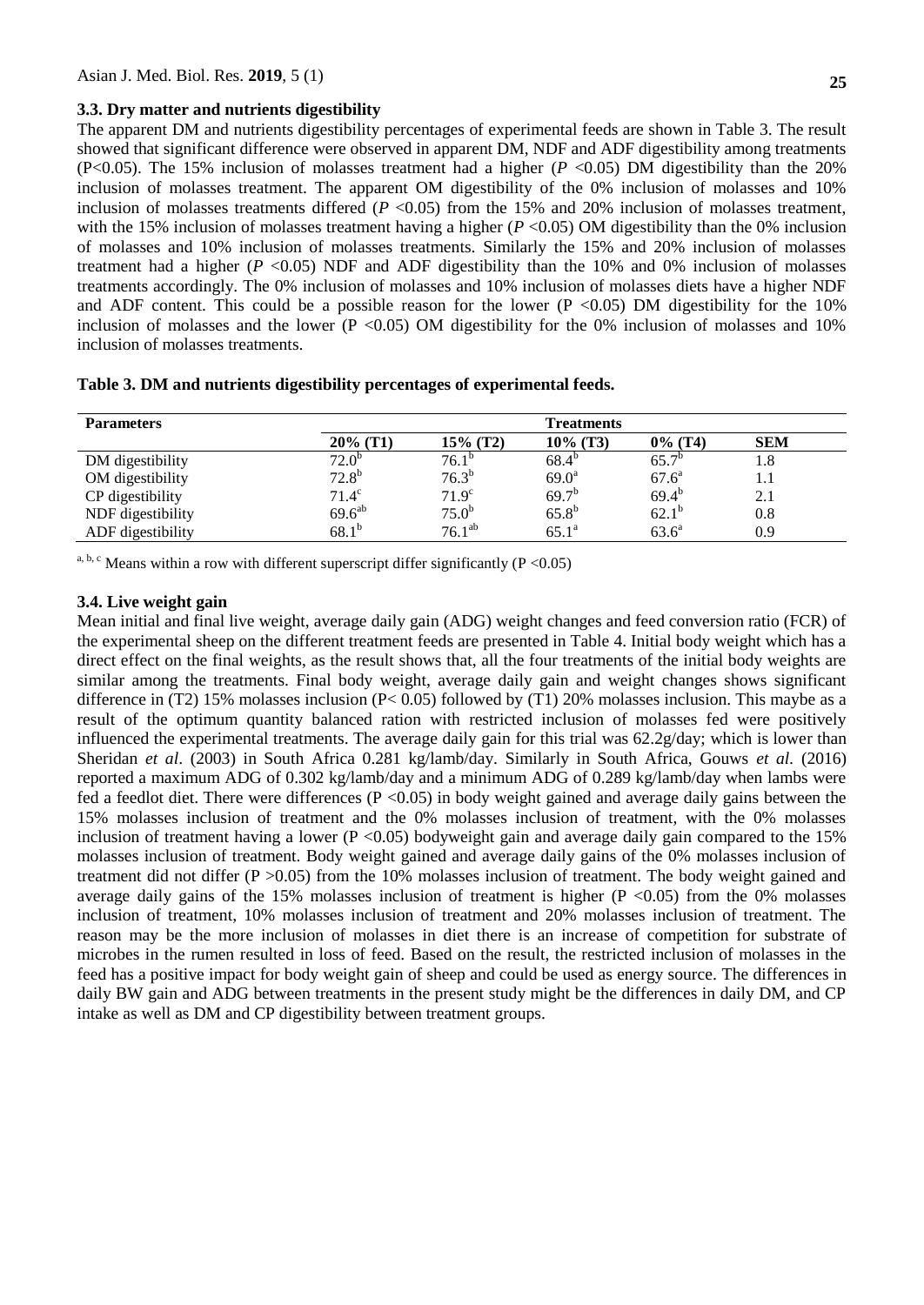FCR (g DMI/g ADG)  $13.12^{\text{A}}$ 

| <b>BW</b> parameters  | 20% Molasses    | 15% Molasses    | 10% Molasses    | 0% Molasses          | <b>SEM</b> |
|-----------------------|-----------------|-----------------|-----------------|----------------------|------------|
| Body weight (kg)      |                 |                 |                 |                      |            |
| Initial               | $15.53^{A}$     | $15.52^{\rm A}$ | $15.54^{A}$     | $15.41^{A}$          | 0.034      |
| Final                 | $27.84^{\,B}$   | $29.35^{A}$     | $26.79^{AB}$    | $25.67^{AB}$         | 0.013      |
| ADG $(g/kg)$          | $63.15^{AB}$    | $69.59^{A}$     | $63.45^{AB}$    | $60.80^{B}$          | 0.011      |
| Weight gain (kg)      | $12.31^{\rm B}$ | $13.83^{A}$     | $11.25^{AB}$    | $10.26^{AB}$         | 0.011      |
| $FCR$ (g $DMI/g$ ADG) | $13.12^{\rm A}$ | $12.15^{\circ}$ | $13.44^{\rm B}$ | $13.94^{\mathrm{B}}$ | 0.014      |

**Table 4. Body weight gain of Afar sheep feed different level of molasses inclusion on the diet of sheep feeds.**

A, B, C means within the same row not bearing a common superscript differ significantly (P<0.05); ADG: average daily weight gain; BW: body weight; DMI: dry matter intake; FCR: feed conversion ratio; SEM: standard error mean.

 $12.15^{\circ}$ 









**Figure 2. During carcass measurement at Dubti.**





**Figure 3. During slaughtering at Dubti livestock barn.**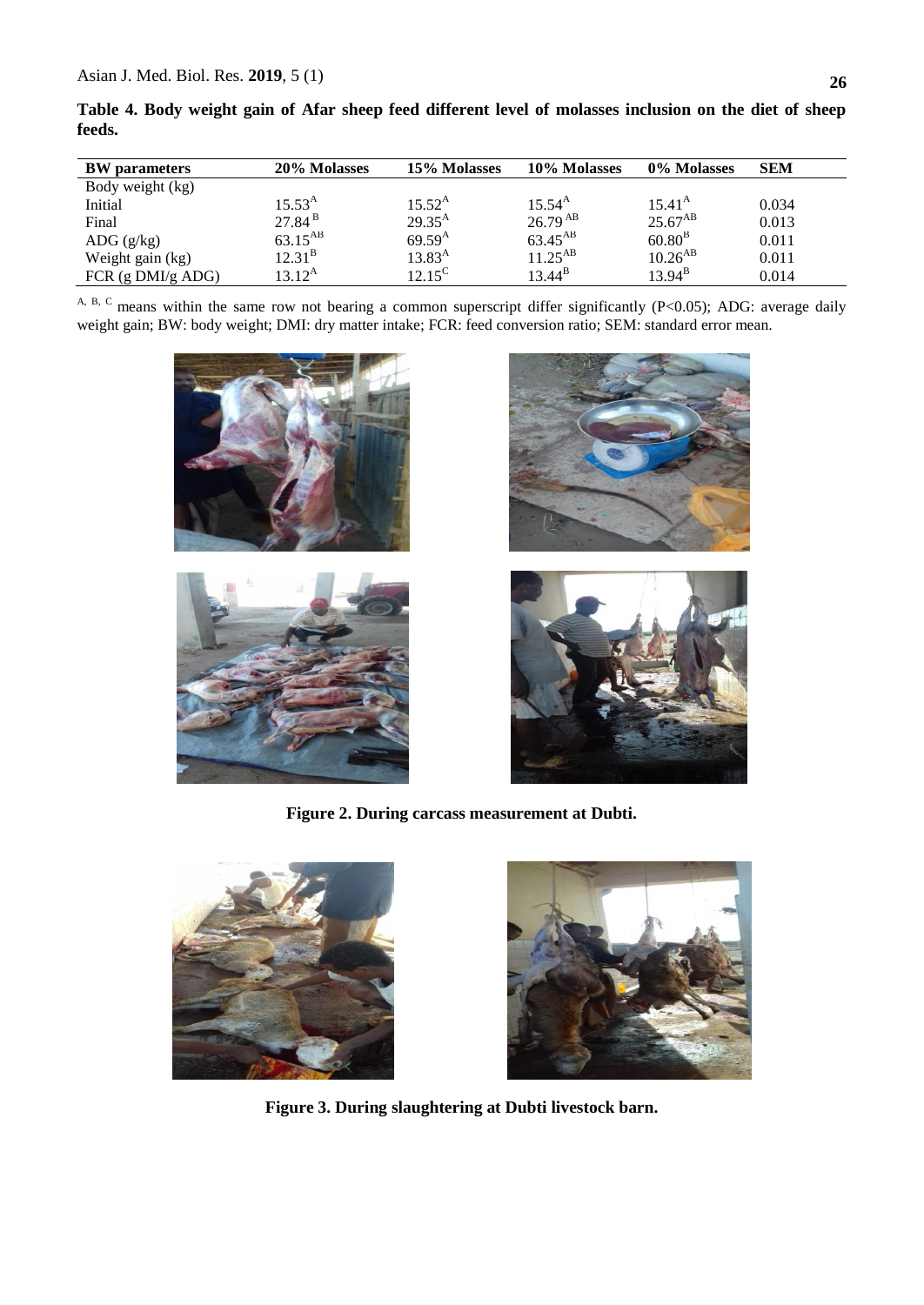#### **3.5. Feed efficiency**

The feed conversion ratio is calculated the amount of feed (kg) required for an animal to gain a kilogram of body weight (Beauchemin *et al.*, 1997). The feed conversion ratio in this trial was 13.12 (T1), 12.15 (T2), 13.44 (T3) and 13.94 (T4) respectively. Hence, based on the result it is expected that the animals with a higher average daily gain, but consuming the same/similar amounts of feed will have an improved FCR. This could have been the situation in this study leading to differences between the feed conversion ratios. There were no differences  $(P > 0.05)$  in the feed intake of dry matter; however average daily gains did differ, thus leading to differences in FCR. There were no differences  $(P > 0.05)$  in dry matter feed intake between among all treatments, but the 0% inclusion of molasses treatment had a lower ( $P < 0.05$ ) ADG than the 10%, 15% and 20% inclusion of molasses treatment. Thus, the 0% inclusion of molasses treatment resulted in an expected higher (P <0.05) FCR than the rest of all treatments. The probable reason for the differing of the feed conversion ratios between the treatments in this trial were due to the differences in average daily gains among the treatment animals.

## **3.6. Carcass and non-carcass characteristics**

Different level of molasses inclusion effects on carcass characteristics of Afar sheep are presented in Table 5 and Figure 2 and 3. The result shows that, slaughter body weight and hot carcass weight significant difference (P<0.05) was observed among treatments. Slaughter body weight and hot carcass weight of the 0% inclusion of molasses treatment was lower ( $P < 0.05$ ) than 10%, 15% and 20% inclusion of molasses treatment. The reason for this could possibly be due to the differences  $(P < 0.05)$  in the final live body weights. Cloete *et al.* (2004) reported that a higher final live body weight will directly result in a higher carcass weight. The 15% inclusion of molasses treatment had a tendency to have the highest final live body weight and also showed a tendency to have the highest slaughter body weight and hot carcass weight; whereas the 0% inclusion of molasses treatment had a tendency to have the lowest weights. Dressing percentage is the proportion of final live body weight that is converted into carcass (Warmington and Kirton, 1990). In this study dressing percentage was calculated using hot carcass weight as a proportion of the final live body weight. The dressing percentage of this trial for (T1) 47.1%, (T2) 49.1%, (T3) 46.2% and (T4) was 44%. As the result indicated that, the dressing percentage of the 0% inclusion of molasses treatment differed ( $P < 0.05$ ) from the 15% inclusion of molasses treatment, with 0% inclusion of molasses treatment showing the lowest dressing percentage. It was also noted that the dressing percentage of the 15% inclusion of molasses treatment was highest  $(P \lt 0.05)$  than among all treatment. However, there is no difference  $(P > 0.05)$  between the 10% and 20% inclusion of molasses treatment. These differences in the dressing percentage could have been as a result of the differences in final live body weights of the lambs. For example, the 0% inclusion of molasses treatment had a tendency for the lowest final live body weight and had the lowest (P < 0.05) dressing percentage. An increase in slaughter weight is usually as a result of an increased fat percentage (Webb and Casey, 1995).

| <b>Item</b>                | 20% Molasses         | 15% Molasses       | 10% Molasses   | 0% Molasses     | <b>SEM</b> |
|----------------------------|----------------------|--------------------|----------------|-----------------|------------|
| Slaughter body weight (kg) | $27.84^{\mathrm{B}}$ | $29.35^{\text{A}}$ | $26.79^{AB}$   | $25.67^{AB}$    | 0.034      |
| Empty body weight (kg)     | $22.53^{\rm B}$      | $24.93^{A}$        | $22.33^{AB}$   | $22.11^{AB}$    | 0.22       |
| Hot carcass weight Kg      | $13.28^{\rm B}$      | $14.41^{\rm A}$    | $12.39^{AB}$   | $11.27^{AB}$    | 0.10       |
| Dressing percentage        | $47.1^{\rm B}$       | $49.1^{\rm A}$     | $46.2^{\rm B}$ | 44.0 $^{\rm c}$ | 0.34       |
| % empty body weight        | $57.97^{\rm A}$      | $59.23^{\rm B}$    | $57.46^{A}$    | $56.29^{AB}$    | 0.51       |

|  |  |  |  |  |  |  | Table 5. Effects of different level of molasses inclusion on carcass characteristics of Afar sheep. |  |  |
|--|--|--|--|--|--|--|-----------------------------------------------------------------------------------------------------|--|--|
|--|--|--|--|--|--|--|-----------------------------------------------------------------------------------------------------|--|--|

 $A, B, C$ , means with different superscripts in row are significantly different (P<0.05) SEM: standard error mean.

# **3.7. Edible and non-edible offal's**

The edible and non-edible of non-carcass component of Afar sheep fed different level molasses inclusion with concentrates mix presented in Table 6. In this study, the ratio of lean meat: fat, lean meat: bone and lean meat + fat: bones were significant different (P<0.05) among experimental treatments. Additionally, edible and nonedible offal of carcass parameters like head, liver, heart, kidney, spleen, testicles, skin, gut-fill and gut empty were not apparently different (P>0.05) affected by different level of molasses inclusion in concentrate mix among treatments. The ratio of lean meat of the 0% molasses inclusion treatment differed ( $P < 0.05$ ) from the 10% 15% and 20% molasses inclusion treatment. The 0% molasses inclusion treatment had a lower (P <0.05) lean meat: fat ratio than the 10%, 15% and 20% molasses inclusion treatment. This could be as a result of the dressing percentage of the 0% molasses inclusion treatment being significantly lower than the other treatments. Brand *et al.* (2017) reported that lambs with fatter carcasses have higher dressing percentages. Therefore a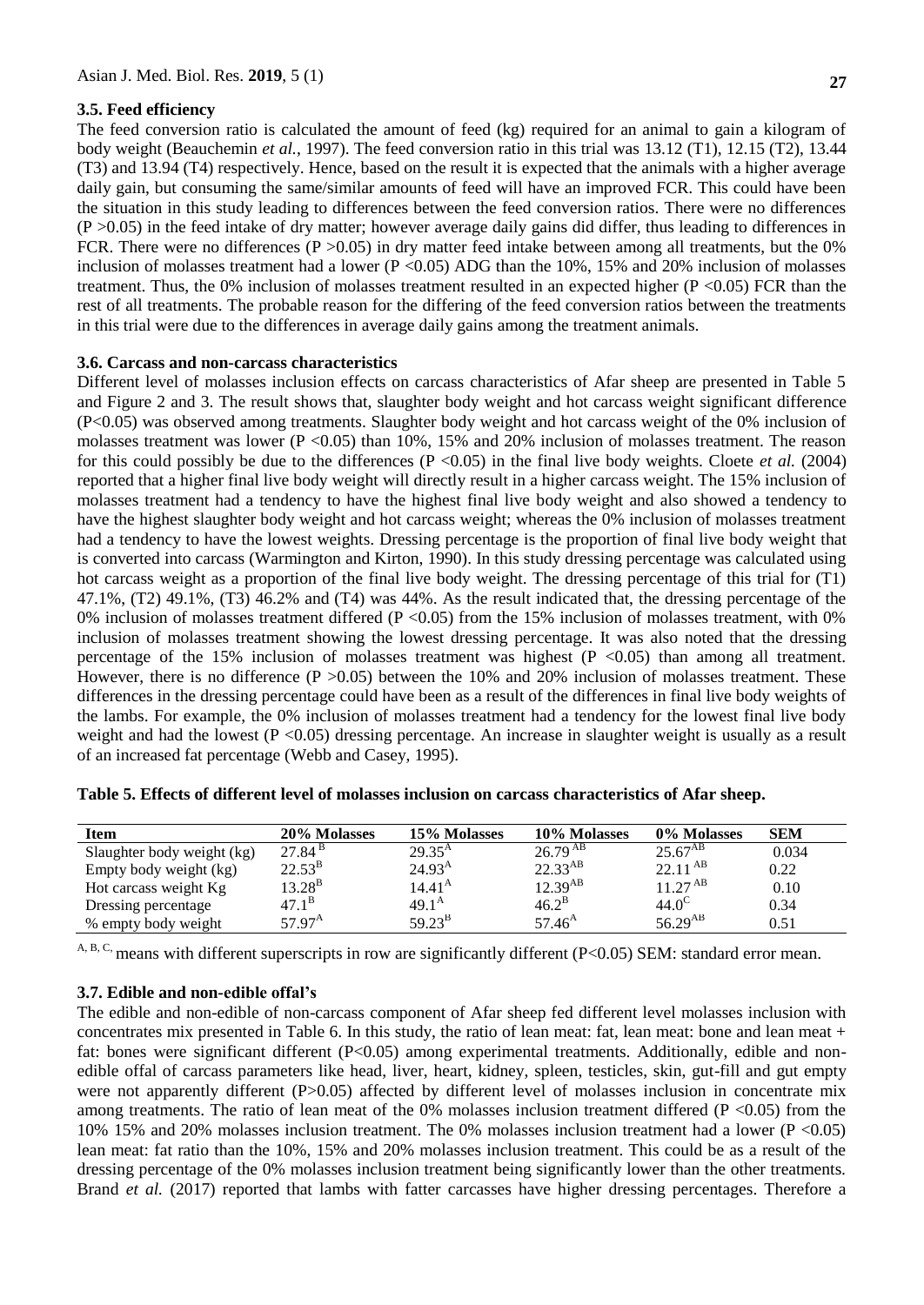## Asian J. Med. Biol. Res. **2019**, 5 (1)

carcass containing less fat will result in a lower dressing percentage. Since the 0% molasses inclusion treatment had a lower (P  $\lt$ 0.05) dressing percentage than the 10%, 15% and 20% molasses inclusion treatment, it is suggested that those sheep would also have a lower ( $P < 0.05$ ) lean meat: fat ratio in the different carcass parameters. In this stud, (T2) 15% inclusions of molasses treatments had significantly higher (P<0.05) lean meat: fat ratio weight than other treatments. The result of current study showed that except lean meat: fat ratio, a total edible offal's component and none edible products were not apparently different (P>0.05) among treatments.

| Table 6. Effects of different level of molasses levels inclusion on non-carcass components of Afar sheep. |  |
|-----------------------------------------------------------------------------------------------------------|--|
|-----------------------------------------------------------------------------------------------------------|--|

| <b>Item</b>         | 20% Molasses       | 15% Molasses      | 10% Molasses      | 0% Molasses         | <b>SEM</b> |
|---------------------|--------------------|-------------------|-------------------|---------------------|------------|
| Head $(kg)$         | $1.24^{A}$         | $1.31^{A}$        | $1.34^{A}$        | $1.33^{A}$          | 0.16       |
| Liver(g)            | $281.19^{\rm A}$   | $287.21^{\rm A}$  | $282.51^{\rm A}$  | $282.13^{\rm A}$    | 3.14       |
| Heart(g)            | $76.81^{\text{A}}$ | $77.63^{\rm A}$   | $75.31^{\rm A}$   | 74.30 <sup>A</sup>  | 1.19       |
| Kidney(g)           | $133.58^{A}$       | $134.02^{\rm A}$  | $133.27^A$        | $132.48^{A}$        | 1.09       |
| Spleen(g)           | $29.33^{A}$        | $28.46^{A}$       | $28.68^{A}$       | $26.45^A$           | 0.17       |
| Testicles(g)        | $201.11^{\rm A}$   | $203.13^{\rm A}$  | $203.28^{A}$      | $204.31^{\text{A}}$ | 1.81       |
| $\text{skin}(g)$    | $3.10^{A}$         | $3.19^{A}$        | $3.23^{A}$        | $3.24^{A}$          | 0.16       |
| Gut $fill(kg)$      | 3.91 <sup>A</sup>  | 3.88 <sup>A</sup> | $3.93^{A}$        | $3.96^{A}$          | 0.16       |
| Gut empty $(kg)$    | $1.11^{A}$         | $1.17^{A}$        | $1.09^{A}$        | $1.14^{A}$          | 0.15       |
| Gut content( $kg$ ) | $2.99^{A}$         | $2.97^{A}$        | $2.86^{A}$        | $2.96^{A}$          | 0.17       |
| Kidney $fat(g)$     | $13.7^{\rm B}$     | $15.6^{A}$        | $13.6^B$          | 11.8 <sup>AB</sup>  | 0.13       |
| Abdominal $fat(g)$  | $69.7^{\circ}$     | $78.3^{\rm A}$    | $69.5^{\circ}$    | $58.9^{\mathrm{B}}$ | 0.01       |
| Stomach $fat(g)$    | $198.1^{\circ}$    | $217.4^{\rm A}$   | $197.8^{\circ}$   | $187.7^{\rm B}$     | 0.01       |
| Genitals fat(g)     | $13.1^{\rm B}$     | 14.9 <sup>A</sup> | 13.0 <sup>B</sup> | $11.6^{AB}$         | 0.11       |

<sup>A, B, C</sup> Means with different superscripts in rows are significantly different =  $(P<0.01)$ 

## **3.8. Partial budget analysis**

In computing the partial budget analysis includes all variable costs, change in net income and change in net profit. In this study feed, medication and animal cost were considered as variable costs whereas the sale of sheep also used as an income source. The partial budget analysis of Afar sheep fed on different level of molasses inclusion in the diet with concentrates mix presented Table 7. The partial budget analysis was made to evaluate the economic advantages of different level of molasses inclusions in the diet. The result of this study indicated that higher net income (1098 ETB/sheep) was obtained from the sheep supplemented with (T2) 15% inclusions of molasses treatments; followed by T1(20%), T3 (10%), T4 (0%), in decreasing order respectively. This result indicated that there was no loss of Birr/sheep in all treatments. Based on this study the net profit income, T2 (15%) inclusions of molasses treatments counterweights other treatments and is endorsed as best. However, all different level of inclusion of molasses used in this study persuaded positive net profit and income and thus can be engaged in feeding provisions depending on the availability of feeds and cost feasibility.

|  |  |  |  |  |  | Table 7. Partial budget analysis of Afar sheep fed on different level of molasses inclusion in the diet. |
|--|--|--|--|--|--|----------------------------------------------------------------------------------------------------------|
|--|--|--|--|--|--|----------------------------------------------------------------------------------------------------------|

| <b>Parameters</b>                    | <b>Treatments</b> |         |            |          |  |  |
|--------------------------------------|-------------------|---------|------------|----------|--|--|
|                                      | T1(20%)           | T2(15%) | $T3(10\%)$ | $4(0\%)$ |  |  |
| Purchase price of sheep (ETB/head)   | 686               | 686     | 686        | 686      |  |  |
| Panicum hay consumed (kg/head)       | 28.3              | 29.7    | 28.2       | 27.1     |  |  |
| Cane molasses consumed (kg/head)     | 60                | 45      | 30         |          |  |  |
| Wheat bran consumed (kg/head)        | 16.9              | 17.2    | 16.4       | 16.1     |  |  |
| Noug seed cake consumed (kg/head)    | 13.1              | 13.8    | 13.6       | 12.9     |  |  |
| Total supplement consumed (kg/head)  | 29.6              | 30.2    | 29.1       | 28.2     |  |  |
| Total feed consumed (kg/head)        | 58.9              | 59.6    | 58.7       | 56.3     |  |  |
| Cost of Panicum grass hay (ETB/head) | 158.3             | 159.1   | 157.8      | 159.2    |  |  |
| Cost for molasses (ETB/head)         | 42                | 31.5    | 21         |          |  |  |
| Cost of Wheat bran (ETB/head)        | 79.20             | 79.90   | 78.7       | 78.6     |  |  |
| Cost of Noug seed cake (ETB/head)    | 69.40             | 68.30   | 68.80      | 68.20    |  |  |
| Cost of medication (ETB/head)        | 22                | 13      | 21         | 16       |  |  |
| Total variable cost (ETB/head) (TVC) | 1056.9            | 1037.8  | 1033.3     | 1008     |  |  |
| Gross income $(R)$ (ETB/head)        | 1780              | 1920    | 1625       | 1510     |  |  |
| Change in net income (ETB/head)      | 1098              | 1234    | 939        | 824      |  |  |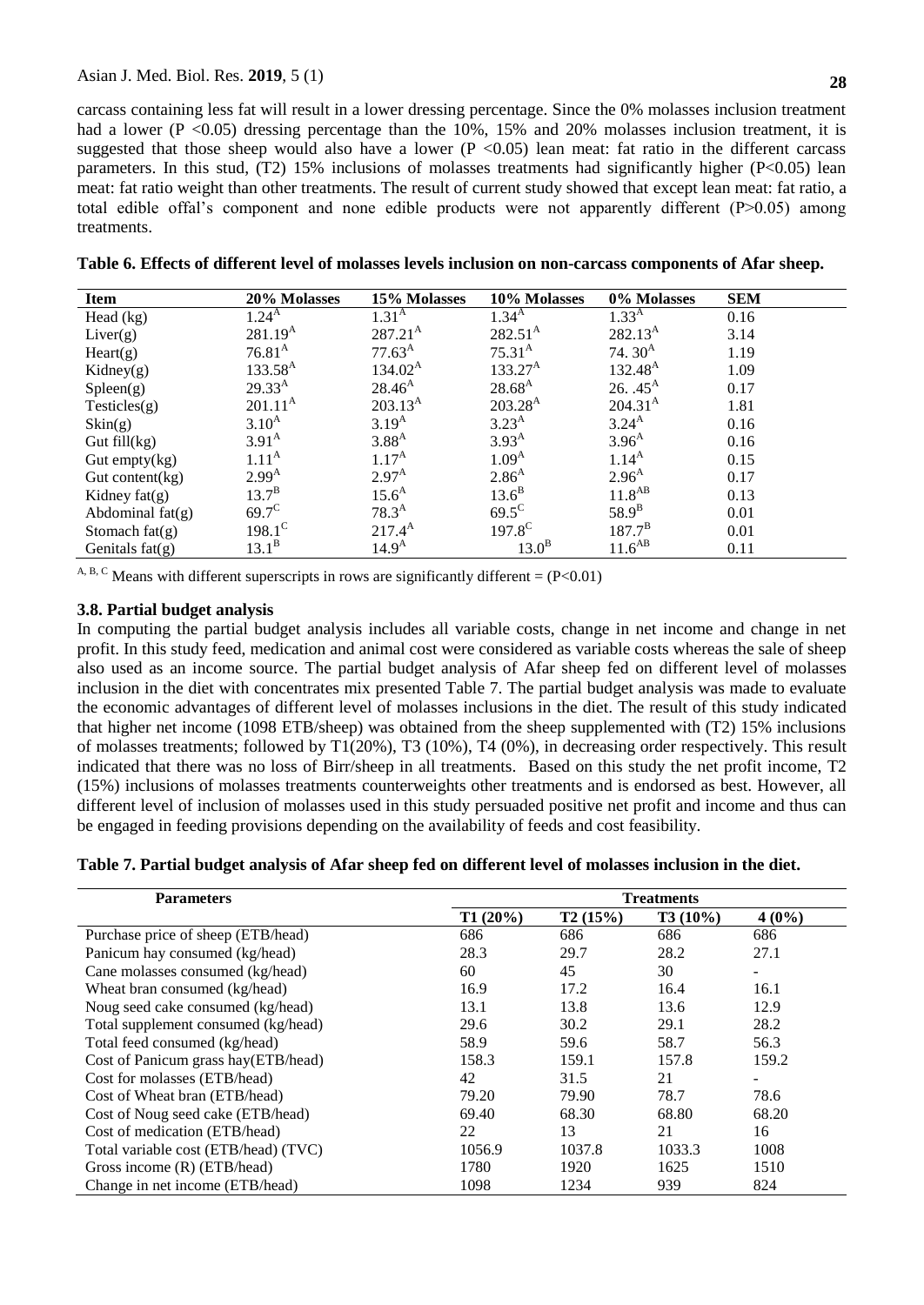#### **4. Conclusions and Recommendations**

Based on the result of this study, concluded that in the diet with 15% molasses limit obtained the best result in nutrient immersion, weight gain and Nitrogen balance. Since if it exceeds at higher levels, its feeding value could be expected to decline by almost 50 percent. Moreover, when it exceeded up to 20% there will be an increase of competition for substrate of microbes in the rumen resulted in loss of feed. So sheep can be fed molasses in the diets which should be included up to 15% as of optimum level that can be help the animas (sheep) without adverse effect and a remarkable change in nutrient immersion and nitrogen balance. On top of that, molasses has to be given in a restricted amount at 15% inclusion which improves feed intake of fibers, weight gain; nitrogen balance and it enhance mechanical digestion of fiber. Moreover, Feeding molasses to sheep will improve help to maintain body condition and appetite and result in less feed waste. Therefore benefits of feeding molasses in our studies, there is no doubt that molasses is an excellent source of energy and minerals for small ruminants (sheep). It can be fed in various ways and is very useful for small ruminant (sheep) producers and could feel confident feeding molasses, a safe and economical supplement and it has an advantage of high digestible energy, high level of degradable protein, highly palatable, ideal to complement low protein.

#### **Conflict of interest**

None to declare.

## **References**

- AOAC, 1990. Official methods of analysis of the Association of Official Analytical Chemists. 2 vols. 15th ed. Washington, DC, USA.
- AOAC, 2005. Official Methods of Analysis. Association of Official Analytical Chemists. 18th edn. Arlington, VA, USA.
- Beauchemin KA, SDM Jones, LM Rode and VJH Sewalt, 1997. Effects of fibrolytic enzymes in corn or barley diets on performance and carcass characteristics of feedlot cattle. Can. J. Anim. Sci., 77: 645-653.
- Brand TS, EJ VanderWesthuizen, DA VanderMerwe and LC Hoffman, 2017. Effects of days in Feed lot on growth performance and carcass characteristics of Merino, South African Mutton Merino and Dorper lambs. S. Afr. J. Anim. Sci., 47: 26-33.
- Chen MC, CB Ammerman, PR Henry, AZ Palmer and SK Long, 1981. Citrus condensed molasses solubles as an energy source for ruminants. J. Anim. Sci., 53: 253-259.
- Cloete SWP, LC Hoffman and JE Fourie, 2004. A comparison between the body composition, carcass characteristics and retail cuts of South African Mutton Merino and Dormer sheep. S. Afr. J. Anim. Sci., 34: 44-51.
- FAO (Food and Agriculture Organization of the United Nations), 2004. FAOSTAT data (http://faostat.fao.org/faostat/collections?subset=agriculture, Retrieved on 9-December-2008).
- Getachew A, 2005. Evaluation of forage yield and effects of forms of feeding of Acacia saligna on intake and live weight gain of Farta sheep fed on Grass hay. Msc Thesis, Haramaya University, Haramaya, Ethiopia.
- Getahun L, 2001. Growth pattern and carcass characteristic of Somali and Mid- Rift Valley Goats. MSc Thesis, Alemaya University, Alemaya, Ethiopia. pp. 123.
- Gouws RF, FM Hagg, RH VanderVeen, LJ Erasmus and DE Holm, 2016. The potential of Calcified marine algae and/or Capsicum as natural alternatives to Monensin in lamb feedlot diets. ADSA, Joint annual meeting, 19-23 July, Salt Lake City, Utah, USA.
- Gülten K, F Rad and M Kindir, 2000. Growth performance and feed conversion efficiency of Siberian Sturgeon juveniles (Acipenser baeri) reared in concentrate ways. Turkey J. Vet. Anim. Sci., 24: 435-442.
- Karalazos A and H Swan, 1977. The nutritional value for sheep of molasses and condensed molasses solubles. Anim. Feed Sci. Technol., 2: 143-152.
- McDonald P, RA Edwards, JFD Greenhalgh and CA Morgan, 2002. Animal Nutrition  $6<sup>th</sup>$  Edition. Pearson Educational Limited. Edinburgh, Great Britain. pp. 255-657.
- Potter SG, A Moya, PR Henry, AZ Palmer, HN Becker and CB Ammerman, 1985. Sugarcane condensed molasses solubles as a feed ingredient for finishing cattle. J. Anim. Sci., 60: 839-846.
- Sheridan R, AV Ferreira and LC Hoffman, 2003. Production efficiency of South African Mutton Merino lambs and Boer goat kids receiving either a low or a high energy feedlot diet. Small Rumin. Res., 50: 75-82.
- Solomon M, KJ Peters and T Azage, 2004. Effects of supplementation with foliages of selected multipurpose trees, their mixtures or wheat bran on feed intake, plasma enzyme activities, live weight and scrotal circumference gains in Menz Sheep. J. Livest. Pro. Sci., 89:253-264.